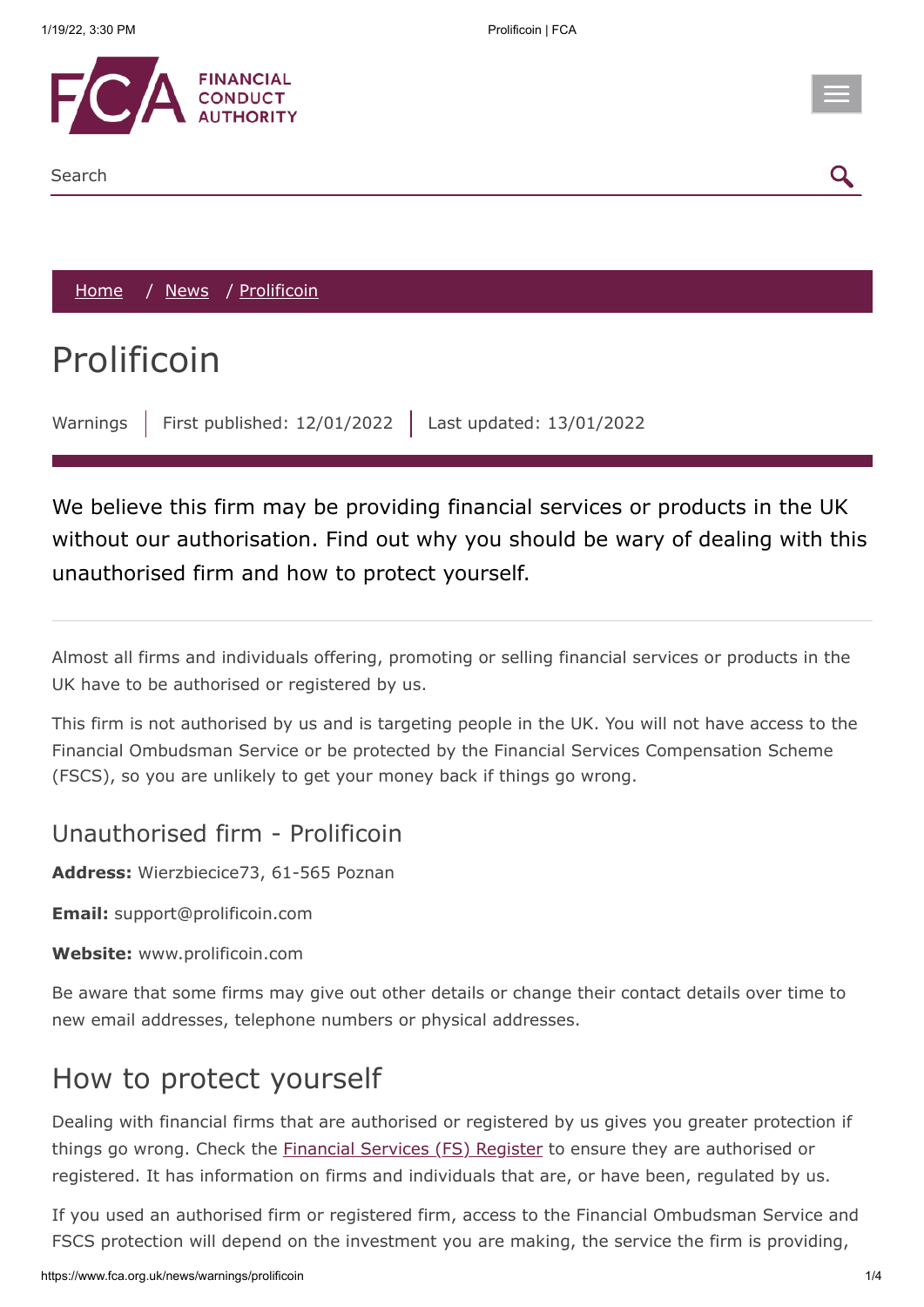and the permissions the firm has. If you would like further information about protection, the authorised or registered firm should be able to help.

If a firm does not appear on the FS Register but claims it does, contact our Consumer Helpline on 0800 111 6768.

There are more steps you should take to [protect yourself from scams](https://www.fca.org.uk/consumers/avoid-scams-unauthorised-firms).

## Report an unauthorised firm

If you think you have been approached by an unauthorised firm, you should contact our Consumer Helpline on 0800 111 6768. If you have been approached by a scam firm, then please visit our [contact us page.](https://www.fca.org.uk/contact)

<span id="page-1-0"></span>

| Was this page helpful?<br>Yes No<br>$\overline{\phantom{0}}$<br>$\bigcirc$ | Submit Feedback         |
|----------------------------------------------------------------------------|-------------------------|
| Share page                                                                 | in $\mathcal{Y} \times$ |
| More information                                                           |                         |
| Check the Register                                                         |                         |
| Unauthorised firms and individuals                                         |                         |
| Avoid scams and unauthorised firms                                         |                         |
| Warnings from foreign regulators C                                         |                         |
| Report an unauthorised firm                                                |                         |
| <b>Action Fraud</b>                                                        |                         |
| Social                                                                     |                         |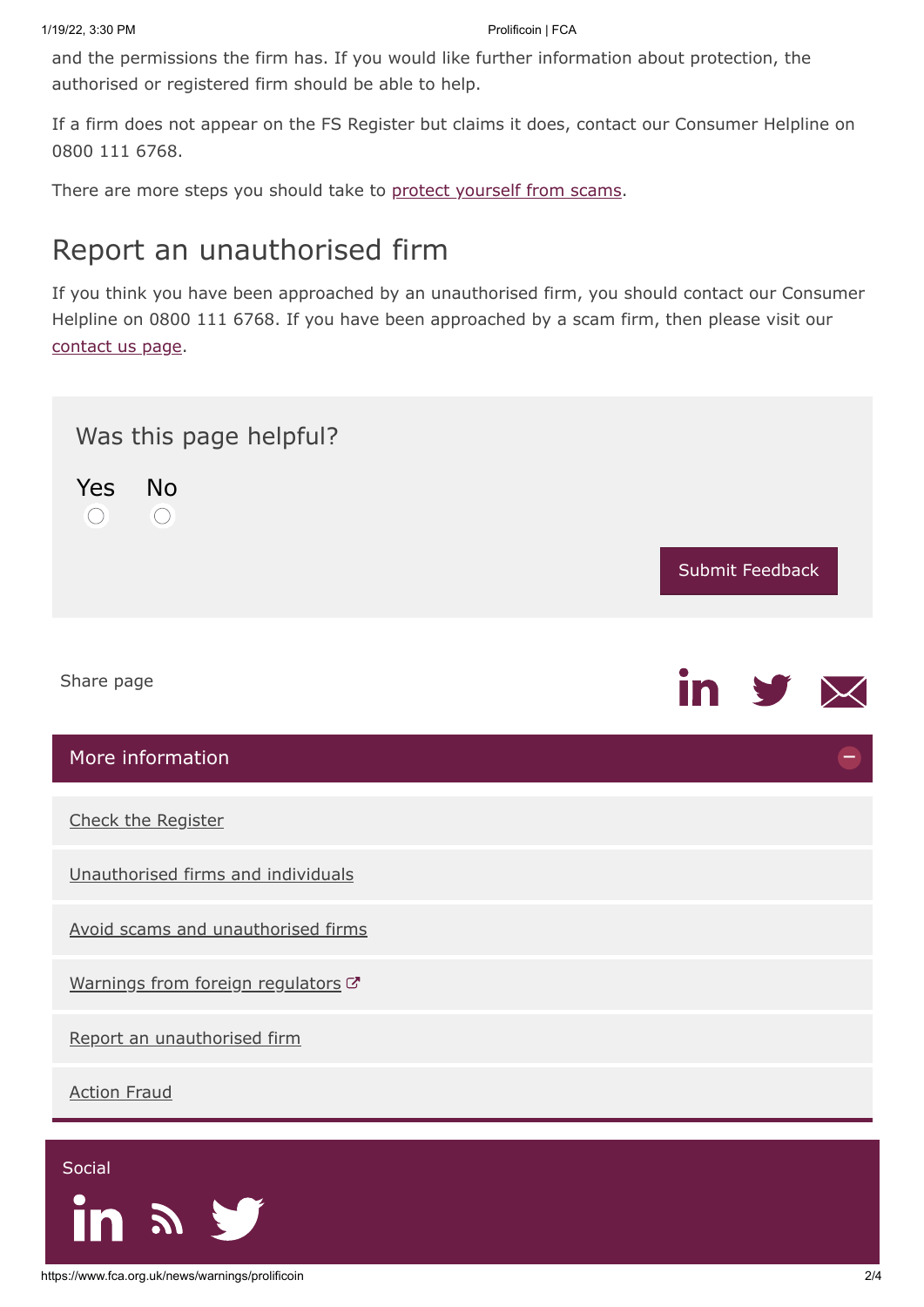| <b>Accessibility</b><br>Complain about us<br>Copyright notice<br>Corporate responsibility<br>Cymraeg<br>Freedom of information<br>Modern Slavery and Human Trafficking Statement<br>Privacy<br>Sitemap<br>Translated languages<br>Registers and Systems<br><b>Mutuals Public Register</b><br>Connect<br><b>FCA Handbook</b><br><b>Financial Services Register</b><br>RegData<br>Careers<br>Careers home<br><b>Early careers</b><br><b>Experienced professionals</b> |
|---------------------------------------------------------------------------------------------------------------------------------------------------------------------------------------------------------------------------------------------------------------------------------------------------------------------------------------------------------------------------------------------------------------------------------------------------------------------|
|                                                                                                                                                                                                                                                                                                                                                                                                                                                                     |
|                                                                                                                                                                                                                                                                                                                                                                                                                                                                     |
|                                                                                                                                                                                                                                                                                                                                                                                                                                                                     |
|                                                                                                                                                                                                                                                                                                                                                                                                                                                                     |
|                                                                                                                                                                                                                                                                                                                                                                                                                                                                     |
|                                                                                                                                                                                                                                                                                                                                                                                                                                                                     |
|                                                                                                                                                                                                                                                                                                                                                                                                                                                                     |
|                                                                                                                                                                                                                                                                                                                                                                                                                                                                     |
|                                                                                                                                                                                                                                                                                                                                                                                                                                                                     |
|                                                                                                                                                                                                                                                                                                                                                                                                                                                                     |
|                                                                                                                                                                                                                                                                                                                                                                                                                                                                     |
|                                                                                                                                                                                                                                                                                                                                                                                                                                                                     |
|                                                                                                                                                                                                                                                                                                                                                                                                                                                                     |
|                                                                                                                                                                                                                                                                                                                                                                                                                                                                     |
|                                                                                                                                                                                                                                                                                                                                                                                                                                                                     |
|                                                                                                                                                                                                                                                                                                                                                                                                                                                                     |
|                                                                                                                                                                                                                                                                                                                                                                                                                                                                     |
|                                                                                                                                                                                                                                                                                                                                                                                                                                                                     |
|                                                                                                                                                                                                                                                                                                                                                                                                                                                                     |
|                                                                                                                                                                                                                                                                                                                                                                                                                                                                     |
|                                                                                                                                                                                                                                                                                                                                                                                                                                                                     |
| Search jobs and apply                                                                                                                                                                                                                                                                                                                                                                                                                                               |
| Contact                                                                                                                                                                                                                                                                                                                                                                                                                                                             |
|                                                                                                                                                                                                                                                                                                                                                                                                                                                                     |
| FCA Head Office                                                                                                                                                                                                                                                                                                                                                                                                                                                     |
| 12 Endeavour Square<br>London E20 1JN                                                                                                                                                                                                                                                                                                                                                                                                                               |
| <b>Contact us</b>                                                                                                                                                                                                                                                                                                                                                                                                                                                   |